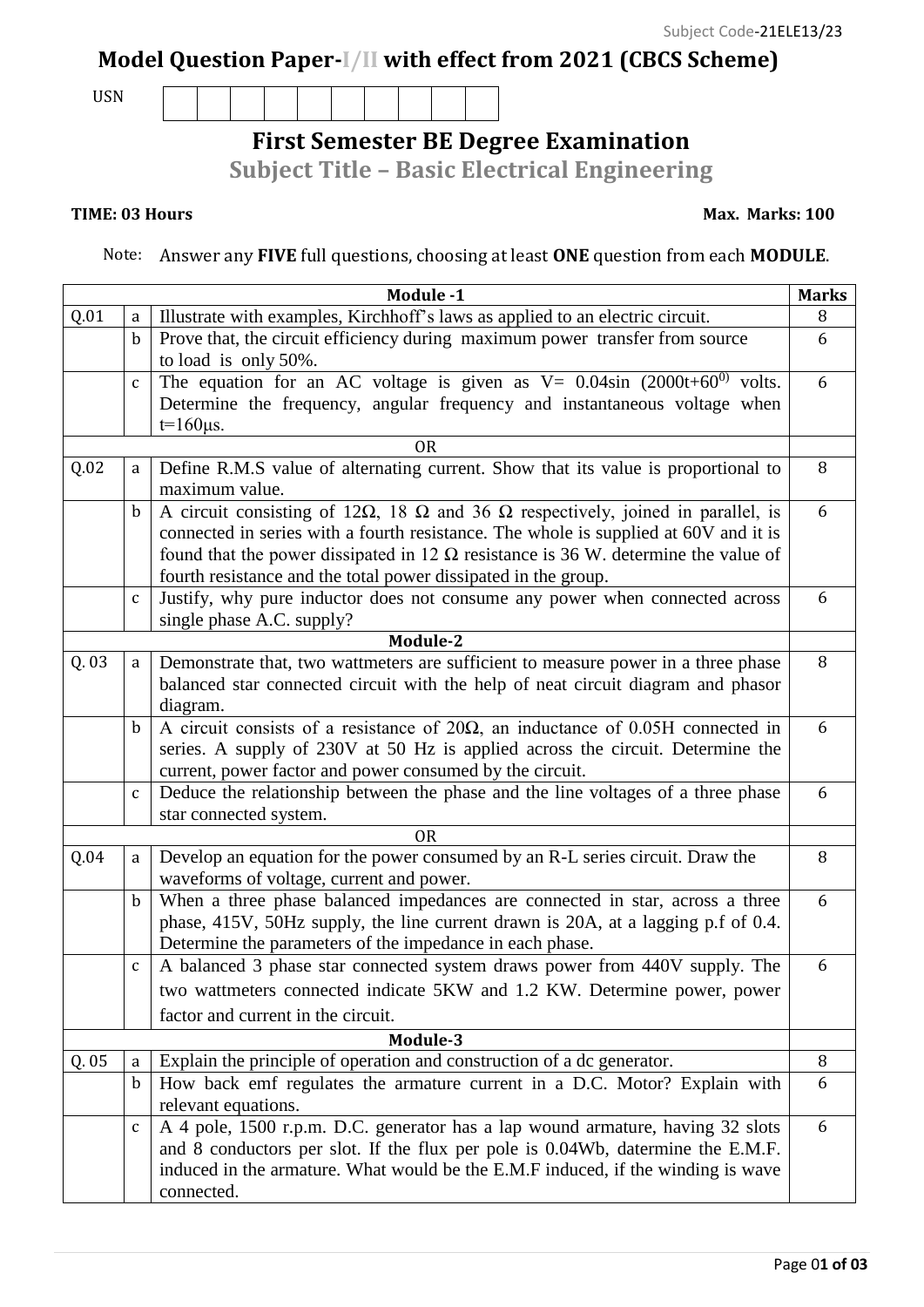| 0R            |                                                                                                      |                                                                                    |   |  |  |  |  |
|---------------|------------------------------------------------------------------------------------------------------|------------------------------------------------------------------------------------|---|--|--|--|--|
| Q. 06         | a                                                                                                    | Discuss various types of losses in a transformer.                                  |   |  |  |  |  |
|               | $\mathbf b$                                                                                          | With usual notations, develop the torque equation of D.C. motor.                   |   |  |  |  |  |
|               | $\mathbf{C}$                                                                                         | A 250 KVA, 11000/415 volts, 50 Hz single phase transformer has 80 turns on the     |   |  |  |  |  |
|               |                                                                                                      | secondary. Calculate i) Rated primary and secondary currents ii) Number of         |   |  |  |  |  |
|               |                                                                                                      | primary turns iii) Maximum value of flux in the core iv) Voltage induced/turn on   |   |  |  |  |  |
|               | secondary.                                                                                           |                                                                                    |   |  |  |  |  |
| Module-4<br>8 |                                                                                                      |                                                                                    |   |  |  |  |  |
| Q.07          | How rotating magnetic field is set up in case of three phase induction motor?<br>a                   |                                                                                    |   |  |  |  |  |
|               | Illustrate with neat figures.                                                                        |                                                                                    |   |  |  |  |  |
|               | What is slip of an induction motor and derive expression for frequency of rotor<br>$\mathbf b$       |                                                                                    |   |  |  |  |  |
|               | current in terms of supply frequency.                                                                |                                                                                    |   |  |  |  |  |
|               | A 12 pole 3 phase alternator is coupled to an engine running at 500 rpm. It supplies<br>$\mathbf{C}$ |                                                                                    |   |  |  |  |  |
|               |                                                                                                      | an induction motor which has a full load speed of 1440 rpm. Determine the          |   |  |  |  |  |
|               | percentage slip and the number of poles of the motor.                                                |                                                                                    |   |  |  |  |  |
| <b>OR</b>     |                                                                                                      |                                                                                    |   |  |  |  |  |
| Q. 08         | a                                                                                                    | With neat sketches, explain the construction of two types of synchronous           | 8 |  |  |  |  |
|               |                                                                                                      | generator.                                                                         |   |  |  |  |  |
|               | $\mathbf b$                                                                                          | Develop the E.M.F. equation of synchronous generator.                              |   |  |  |  |  |
|               | $\mathsf{C}$                                                                                         | A 12 pole, 500 rpm star connected alternator has 48 slots with 15 conductors per   |   |  |  |  |  |
|               | slot. The flux per pole is 0.02 Wb and is distributed sinusoidally. The winding                      |                                                                                    |   |  |  |  |  |
|               | factor is 0.97. Calculate the line e.m.f.                                                            |                                                                                    |   |  |  |  |  |
| Module-5      |                                                                                                      |                                                                                    |   |  |  |  |  |
| Q. 09         | a                                                                                                    | What is electric power supply system? Draw a single line diagram of a typical a.c. | 8 |  |  |  |  |
|               |                                                                                                      | power supply scheme.                                                               |   |  |  |  |  |
|               | $\mathbf b$                                                                                          | What are the desirable characteristics of a tariff and explain two part tariff.    | 6 |  |  |  |  |
|               | $\mathbf{C}$                                                                                         | A consumer has a maximum demand of 200 kW at 40% load factor. If the tariff is     | 6 |  |  |  |  |
|               |                                                                                                      | Rs. 100 per kW of maximum demand plus 10aise per kWh, Find the overall cost        |   |  |  |  |  |
|               |                                                                                                      | per kWh.                                                                           |   |  |  |  |  |
| <b>OR</b>     |                                                                                                      |                                                                                    |   |  |  |  |  |
| Q. 10         | a                                                                                                    | Explain the working principle of fuse and MCB.                                     | 6 |  |  |  |  |
|               | $\mathbf b$                                                                                          | What is earthing? Why earthing is required? With the help of neat sketch, explain  | 8 |  |  |  |  |
|               |                                                                                                      | plate earthing.                                                                    |   |  |  |  |  |
|               | $\mathsf{C}$                                                                                         | Write a short note on precautions against an electric shock.                       | 6 |  |  |  |  |

| Table showing the Bloom's Taxonomy Level, Course Outcome and Program Outcome |                     |                         |                 |                         |  |  |  |  |
|------------------------------------------------------------------------------|---------------------|-------------------------|-----------------|-------------------------|--|--|--|--|
|                                                                              |                     |                         |                 |                         |  |  |  |  |
| Question                                                                     |                     | <b>Bloom's Taxonomy</b> | Course          | <b>Program Outcome</b>  |  |  |  |  |
|                                                                              |                     | <b>Level attached</b>   | <b>Outcome</b>  |                         |  |  |  |  |
| Q.1                                                                          | $\left[ a\right]$   | L2                      | C <sub>01</sub> | PO1, P02, P12           |  |  |  |  |
|                                                                              | b)                  | L <sub>3</sub>          | C <sub>01</sub> | PO1, P02, P03, P08, P12 |  |  |  |  |
|                                                                              | $\mathcal{C}$       | L <sub>3</sub>          | C <sub>01</sub> | PO1, P02, P03           |  |  |  |  |
| Q <sub>2</sub>                                                               | [a]                 | L4                      | C <sub>01</sub> | PO1, P02, P03           |  |  |  |  |
|                                                                              | b)                  | L <sub>3</sub>          | C <sub>01</sub> | P01, P02, P03, P12      |  |  |  |  |
|                                                                              | $\left( c\right)$   | L4                      | C <sub>01</sub> | P01, P02, P03, P12      |  |  |  |  |
| Q.3                                                                          | $\lbrack a \rbrack$ | L <sub>3</sub>          | C <sub>01</sub> | P01,P02,P03,P08,P12     |  |  |  |  |
|                                                                              | b)                  | L <sub>3</sub>          | C <sub>01</sub> | P01, P02, P03, P12      |  |  |  |  |
|                                                                              | (c                  | L <sub>3</sub>          | C <sub>01</sub> | P01, P02, P03, P12      |  |  |  |  |
| 0.4                                                                          | $\lbrack a \rbrack$ | L3                      | C <sub>01</sub> | P01, P02, P03, P12      |  |  |  |  |